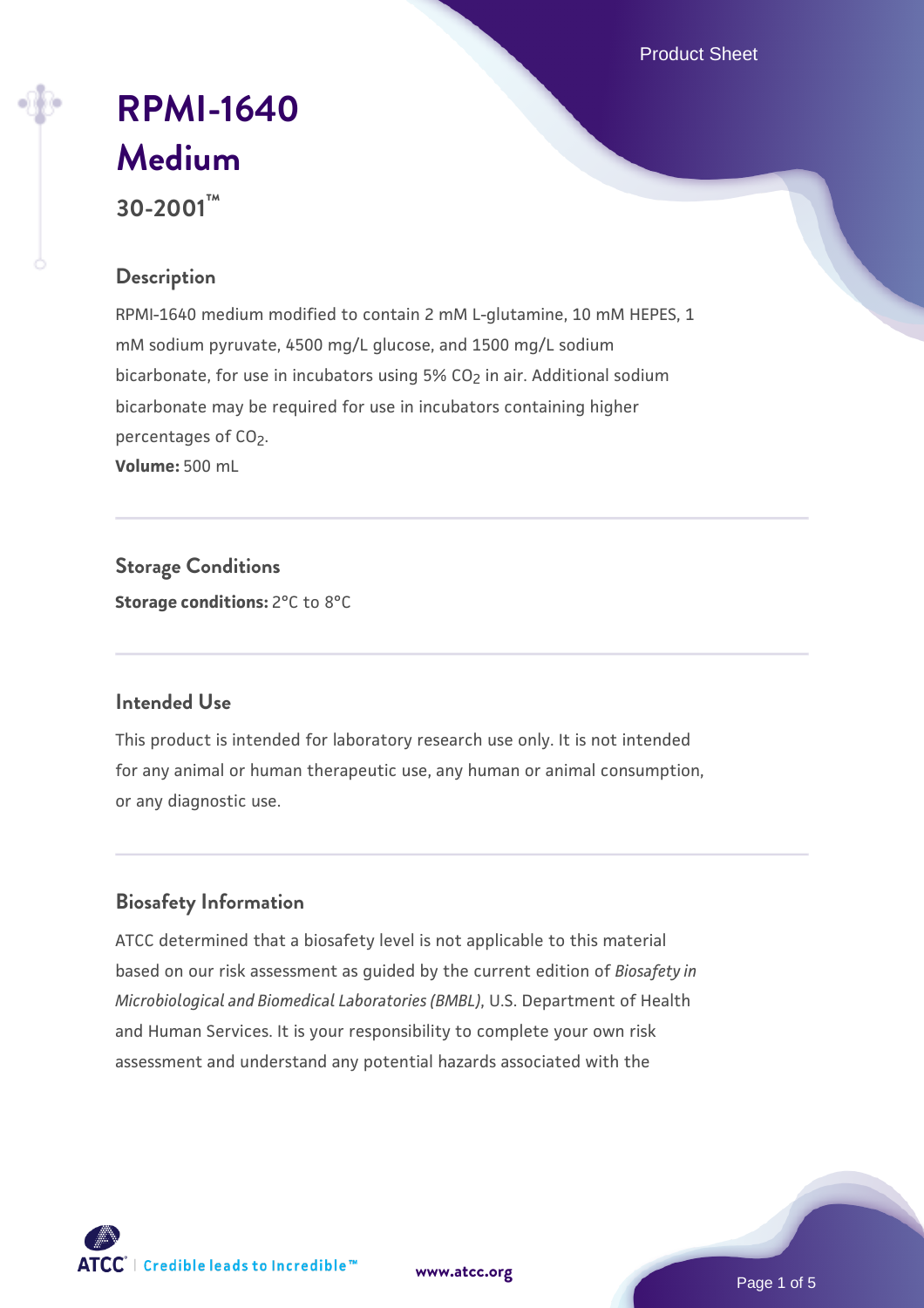material per your organization's policies and procedures and any other applicable regulations as enforced by your local or national agencies.

# **Certificate of Analysis**

For batch-specific test results, refer to the applicable certificate of analysis that can be found at www.atcc.org.

# **Quality Control Specifications**

**Bacterial and fungal testing:** Not detected **Mycoplasma contamination:** Not detected **Endotoxin:** ≤ 0.5 EU/mL **Osmolality:** 246 to 306 mOsm/kg **pH:** 7.0 to 7.4 **Growth promotion:** Pass

#### **Notes**

Store medium at 2°C to 8°C in the dark when not in use.

#### **Material Citation**

If use of this material results in a scientific publication, please cite the material in the following manner: RPMI-1640 Medium (ATCC 30-2001)

#### **References**

References and other information relating to this material are available at

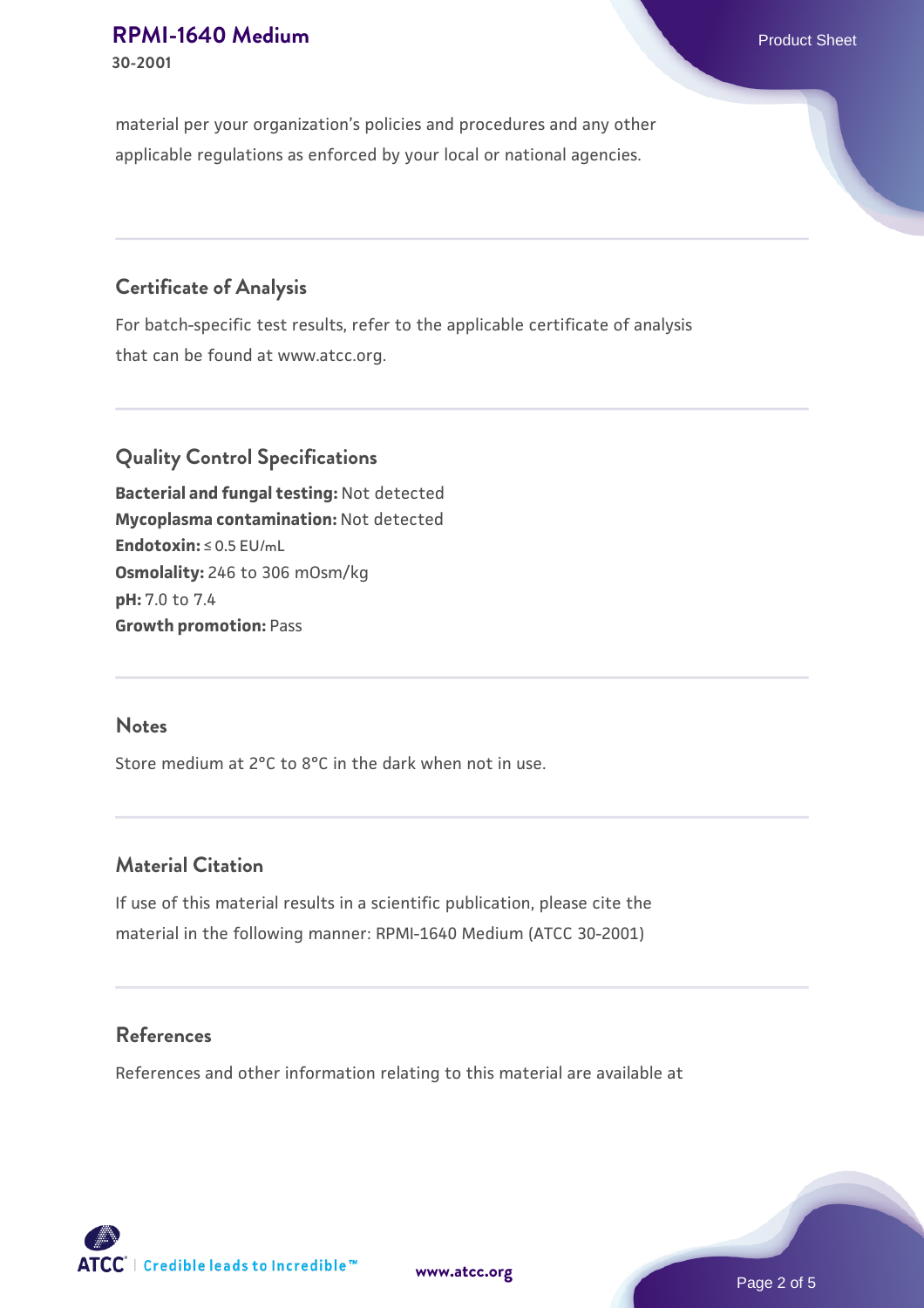# **[RPMI-1640 Medium](https://www.atcc.org/products/30-2001) Product Sheet**

**30-2001**

www.atcc.org.

#### **Warranty**

The product is provided 'AS IS' and the viability of ATCC® products is warranted for 30 days from the date of shipment, provided that the customer has stored and handled the product according to the information included on the product information sheet, website, and Certificate of Analysis. For living cultures, ATCC lists the media formulation and reagents that have been found to be effective for the product. While other unspecified media and reagents may also produce satisfactory results, a change in the ATCC and/or depositor-recommended protocols may affect the recovery, growth, and/or function of the product. If an alternative medium formulation or reagent is used, the ATCC warranty for viability is no longer valid. Except as expressly set forth herein, no other warranties of any kind are provided, express or implied, including, but not limited to, any implied warranties of merchantability, fitness for a particular purpose, manufacture according to cGMP standards, typicality, safety, accuracy, and/or noninfringement.

#### **Disclaimers**

This product is intended for laboratory research use only. It is not intended for any animal or human therapeutic use, any human or animal consumption, or any diagnostic use. Any proposed commercial use is prohibited without a license from ATCC.

While ATCC uses reasonable efforts to include accurate and up-to-date information on this product sheet, ATCC makes no warranties or representations as to its accuracy. Citations from scientific literature and patents are provided for informational purposes only. ATCC does not warrant that such information has been confirmed to be accurate or complete and



**[www.atcc.org](http://www.atcc.org)**

Page 3 of 5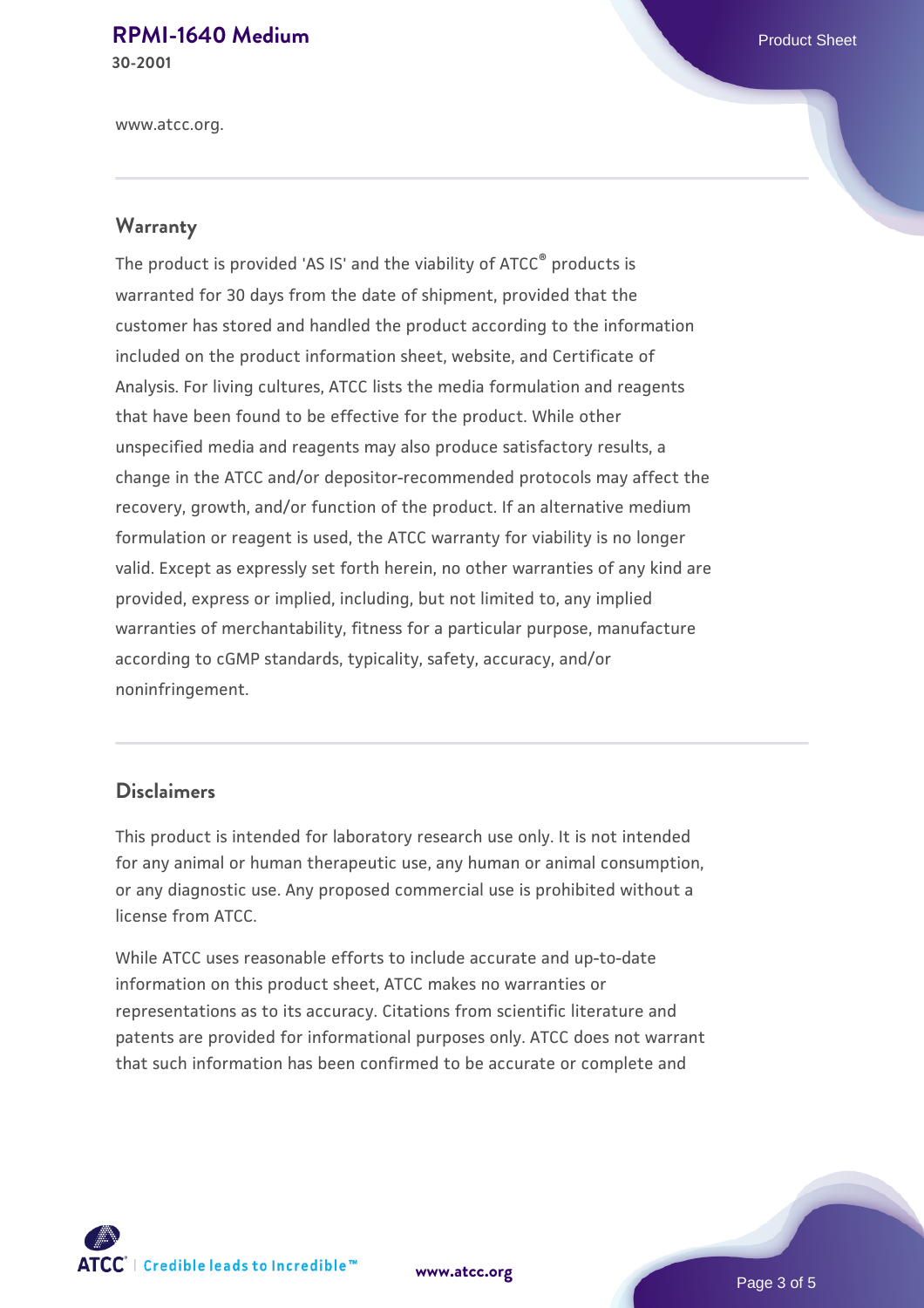the customer bears the sole responsibility of confirming the accuracy and completeness of any such information.

This product is sent on the condition that the customer is responsible for and assumes all risk and responsibility in connection with the receipt, handling, storage, disposal, and use of the ATCC product including without limitation taking all appropriate safety and handling precautions to minimize health or environmental risk. As a condition of receiving the material, the customer agrees that any activity undertaken with the ATCC product and any progeny or modifications will be conducted in compliance with all applicable laws, regulations, and guidelines. This product is provided 'AS IS' with no representations or warranties whatsoever except as expressly set forth herein and in no event shall ATCC, its parents, subsidiaries, directors, officers, agents, employees, assigns, successors, and affiliates be liable for indirect, special, incidental, or consequential damages of any kind in connection with or arising out of the customer's use of the product. While reasonable effort is made to ensure authenticity and reliability of materials on deposit, ATCC is not liable for damages arising from the misidentification or misrepresentation of such materials.

Please see the material transfer agreement (MTA) for further details regarding the use of this product. The MTA is available at www.atcc.org.

#### **Copyright and Trademark Information**

© ATCC 2021. All rights reserved. ATCC is a registered trademark of the American Type Culture Collection.

#### **Revision**

This information on this document was last updated on 2022-04-15

# **Contact Information**